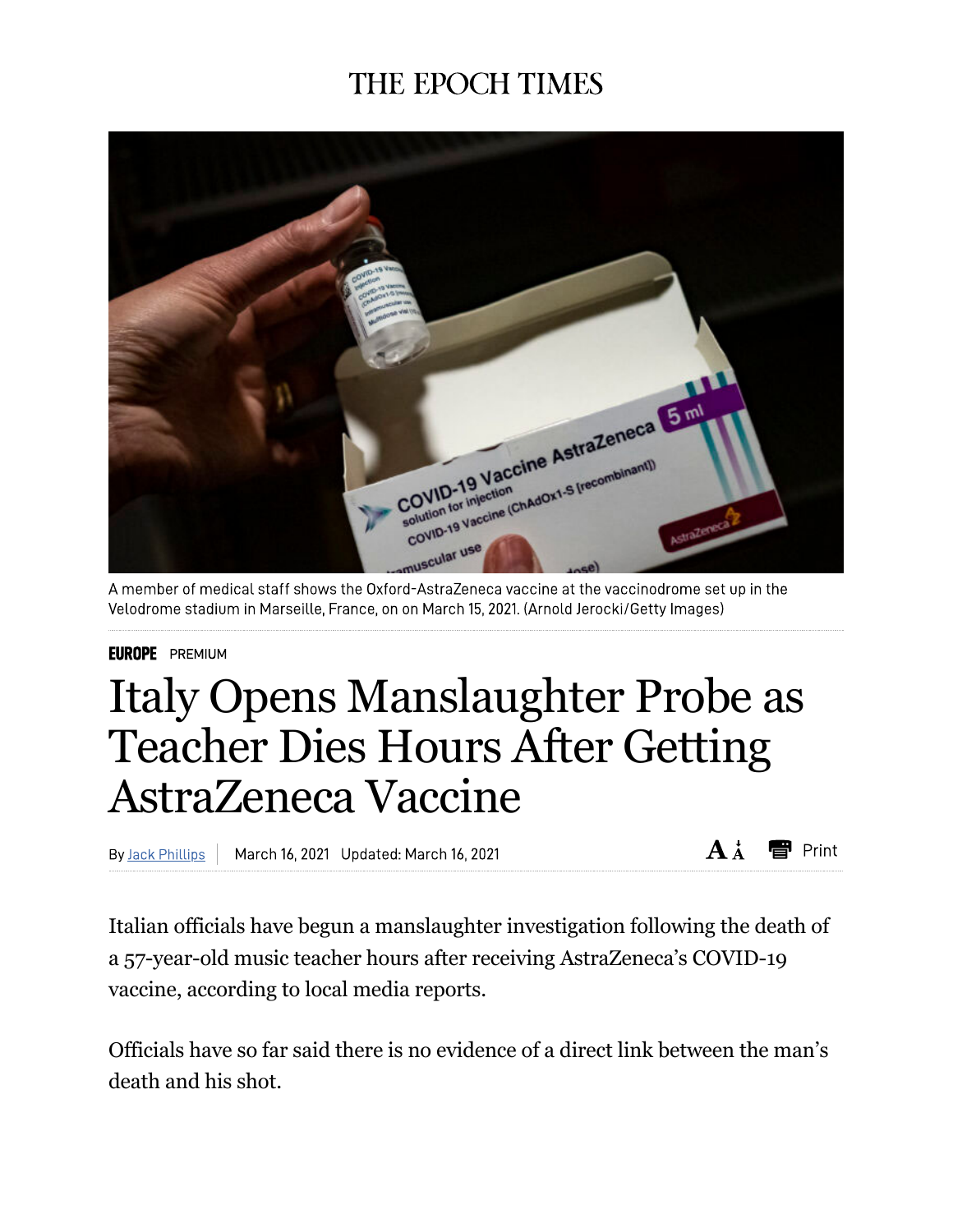Prosecutors in the northern Italian region of Piedmont announced they opened a manslaughter probe into the death of Sandro Tognatti, who received the vaccine in his hometown of Biella on March 13. His wife told news outlets that he went to bed that night with a high fever. The next day, she said, an ambulance was called for him, and he later died.

The local prosecutor in Biella, where Tognatti lived, announced the opening of a criminal case for manslaughter after his death, Italy's La Repubblica newspaper reported.

Teresa Angela Camelio, the prosecutor, announced that the move "follow[s] the decision of the Piedmont Region to suspend 'momentarily' the administration of the AstraZeneca vaccine included in batch ABV5811, pending the decisions of the judicial authority and the drug supervisory commission."

Camelio said that an autopsy regarding Tognatti's cause and manner of death has been scheduled for this week.

Italian wire service Agenzia Nazionale Stampa Associata (ANSA) also reported on the manslaughter probe announcement. Batches of the vaccine were seized in Piedmont on March 15 as a precaution, Camelio confirmed to La Repubblica.

British drug regulators and AstraZeneca officials have said there is no link between the Oxford University-developed vaccine and a higher instance of blood clots.

In a statement to The Epoch Times on March 15, an AstraZeneca spokesman said that the pharmaceutical giant is "working with national health authorities and European officials and look forward to their assessment later this week."

"Around 17 million people in the EU and UK have now received our vaccine, and the number of cases of blood clots reported in this group is lower than the hundreds of cases that would be expected among the general population," AstraZeneca stated.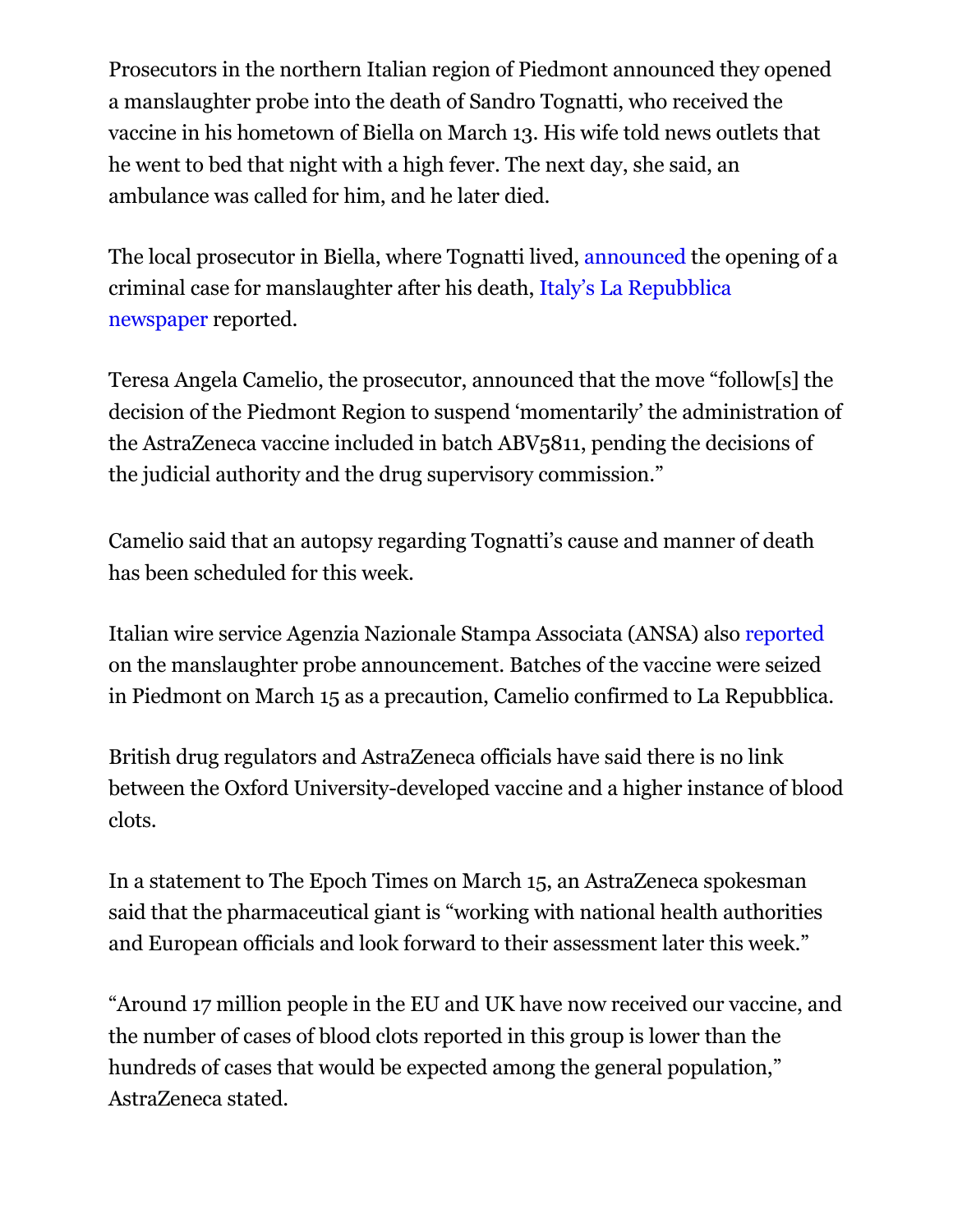Both the European Medicines Agency and the World Health Organization (WHO) asserted last week there is no evidence the vaccine is causing clots.

Authorities from the European Medicines Agency said that "there is currently no indication that vaccination causes these conditions," while stating that "the vaccine's benefits continue to outweigh its risks and the vaccine can continue to be administered."

Italy, Germany, France, Spain, and a number of other European nations have suspended usage of the AstraZeneca shot in the wake of unusual or adverse reactions that were reported among recipients. On March 16, Sweden became the latest country to join the list of countries to suspend usage.

German officials said the European Medicines Agency was expected to make a decision this week on whether the new information will affect the authorization and rollout of the AstraZeneca shot.

Officials in those countries have said there is no evidence the vaccine caused the blood clots, adding that the clots occurred after the shot was administered.

Dr. Phil Bryan, the chief of vaccine safety with the UK Medicines and Healthcare products Regulatory Agency (MHRA), told the BBC that "we are closely reviewing reports but given the large number of [AstraZeneca] doses administered, and the frequency at which blood clots can occur naturally, the evidence available does not suggest the vaccine is the cause."

Tognatti's death came just days after a 60-year-old Danish woman suffered highly "unusual symptoms" and died after receiving the vaccine, the Danish Medicines Agency said this week. The woman had a low number of blood platelets and clots in small and large vessels, as well as bleeding, it said, reported Reuters.

"It was an unusual course of illness around the death that made the Danish Medicines Agency react," it said in a statement late on March 14.